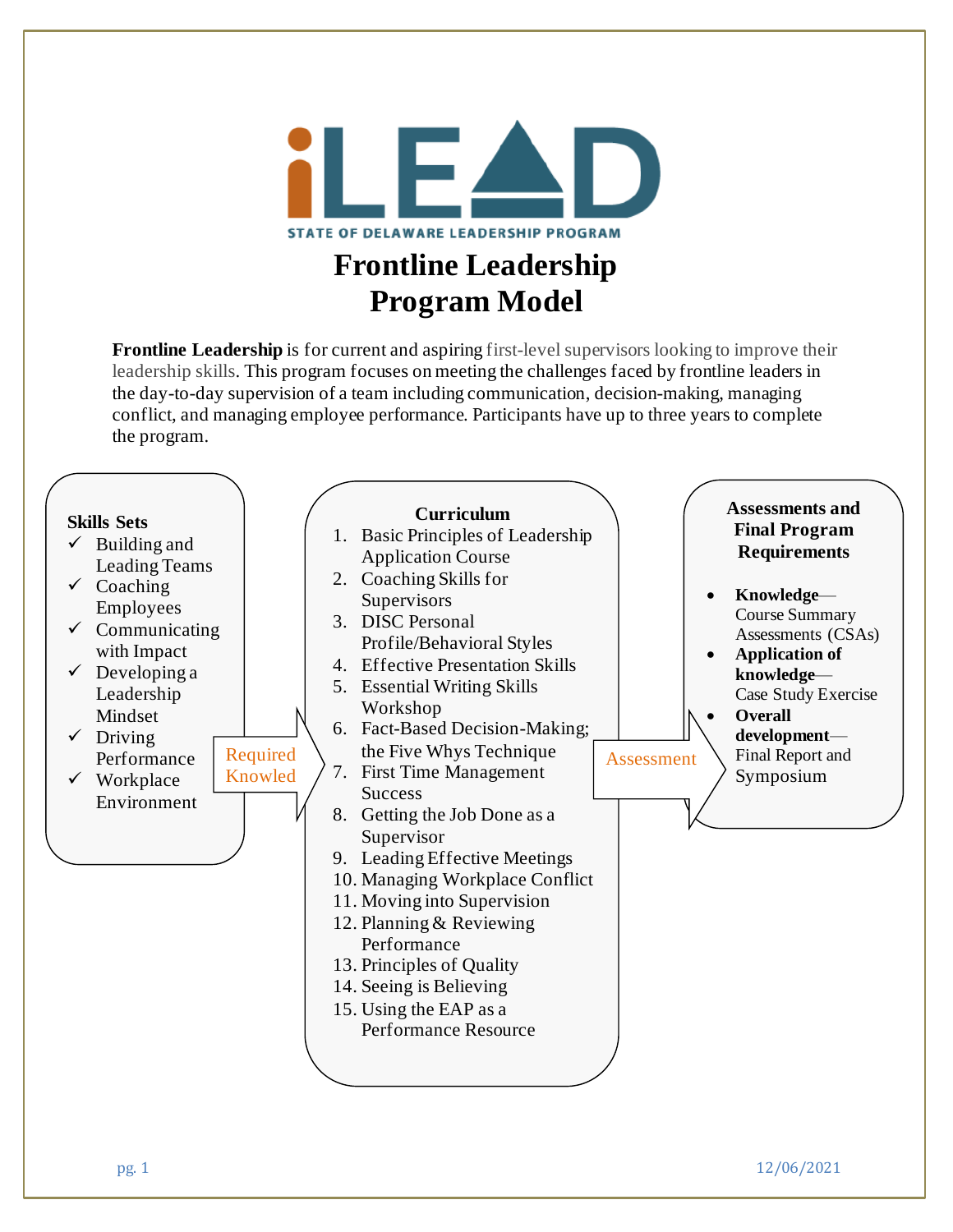## **Required Courses, Descriptions, Objectives and Primary Skill Sets**

| <b>Course Title and Description</b>                                                                                                                                                                                                                                                                                                                                                                                                                                                                                                        | <b>Course Objectives and Primary Skill Set</b>                                                                                                                                                                                                                                                                                                                                      |
|--------------------------------------------------------------------------------------------------------------------------------------------------------------------------------------------------------------------------------------------------------------------------------------------------------------------------------------------------------------------------------------------------------------------------------------------------------------------------------------------------------------------------------------------|-------------------------------------------------------------------------------------------------------------------------------------------------------------------------------------------------------------------------------------------------------------------------------------------------------------------------------------------------------------------------------------|
| <b>Basic Principles of Leadership</b><br><b>Application Course</b><br>This course presents a set of basic<br>leadership principles that are the<br>foundation for building positive<br>relationships and being an effective<br>leader. Regular use of these principles<br>will enable participants to build trust<br>with others, establish a network of<br>effective relationships, maintain a<br>positive work environment, and defuse<br>highly charged situations with others.                                                         | <b>Objectives</b><br>Identify the current work issues affecting your<br>1.<br>organization and its ability to achieve results<br>Identify and apply your Basic Principles<br>2.<br>strengths<br>3.<br>Use the Basic Principles to build trust and take<br>positive action in challenging situations<br><b>Primary Skill Set -</b><br><b>Building and Leading Teams</b>              |
| <b>Coaching Skills for Supervisors</b>                                                                                                                                                                                                                                                                                                                                                                                                                                                                                                     | <b>Objectives</b>                                                                                                                                                                                                                                                                                                                                                                   |
| Managers and supervisors who wish to<br>influence, direct, teach, and motivate<br>their employees need to develop expertise<br>in two essential skills: coaching and<br>counseling. Anytime we teach someone a<br>new skill, we are coaching. Anytime<br>someone seeks us out for assistance or<br>advice, we are counseling. Benefits and<br>guidelines for each skill will be<br>discussed, as well as those for giving<br>effective feedback. Please note: This<br>class is for managers, supervisors, and<br>certificate participants. | 1. Identify the Personal and Organizational<br>Benefits of effective Coaching Skills.<br>Explain Characteristics that contribute to<br>2.<br>being an Effective Coach.<br>Identify Key Coaching Opportunities in the<br>3.<br>Workplace.<br>Apply the Four-Step Courage to Coach Model<br>4.<br>to Coach for Improved Performance.<br>Primary Skill Set -<br>Coaching Employees     |
| <b>DISC Personal Profile/Behavioral</b>                                                                                                                                                                                                                                                                                                                                                                                                                                                                                                    | <b>Objectives</b>                                                                                                                                                                                                                                                                                                                                                                   |
| <b>Styles</b><br>The Personal Profile system, DiSC,<br>presents a plan to help you understand<br>yourself and others in a specific<br>environment. By focusing on the work<br>environment, this course will increase<br>your understanding of your work<br>behavioral style and identify the<br>environment most conducive to your<br>success. At the same time, you will learn                                                                                                                                                            | Describe the four different behavioral styles.<br>1.<br>Identify your preferred behavioral style.<br>2.<br>Explain the strengths and limitations of each<br>3.<br>of the four behavioral styles.<br>Develop strategies for working with people<br>4.<br>with different behavior tendencies to build<br>effective relationships and increase<br>productivity.<br>Primary Skill Set - |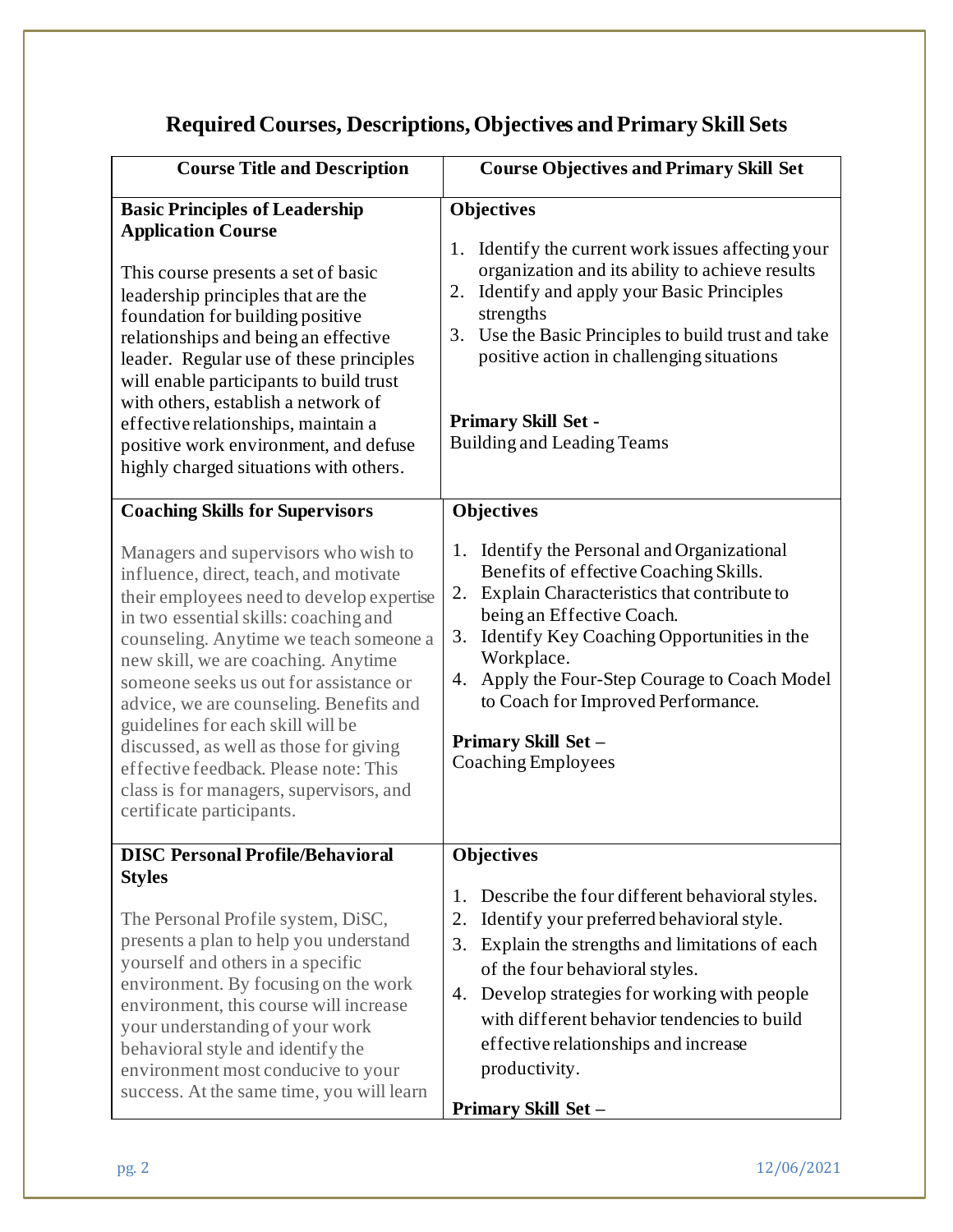| about the differences of others and<br>increase productivity and teamwork in            | Communicating with Impact                                                                           |
|-----------------------------------------------------------------------------------------|-----------------------------------------------------------------------------------------------------|
| your work organization.                                                                 |                                                                                                     |
|                                                                                         |                                                                                                     |
| <b>Effective Presentation Skills</b>                                                    | <b>Objectives</b>                                                                                   |
| Did you know that the greatest fear                                                     | 1. Identify strategies for dealing with the anxiety                                                 |
| people have, even greater than the fear of<br>death, is the fear of speaking in public? | associated with giving presentations<br>Describe the steps involved in giving a<br>2.               |
| This course will provide you with skills                                                | winning presentation                                                                                |
| to overcome that anxiety and develop a                                                  | Present on a topic for $3 - 5$ minutes<br>3.                                                        |
| winning presentation.                                                                   | Discuss other tips for making your<br>4.                                                            |
|                                                                                         | presentation successful                                                                             |
|                                                                                         |                                                                                                     |
|                                                                                         | Primary Skill Set -                                                                                 |
|                                                                                         | Communicating with Impact                                                                           |
|                                                                                         |                                                                                                     |
| <b>Essential Writing Skills Workshop</b>                                                | <b>Objectives</b>                                                                                   |
| The goal of this training is to help you                                                | 1. Write shorter sentences and paragraphs to                                                        |
| learn to organize your ideas, use a clear                                               | serve your reader's needs                                                                           |
| writing style, and become a more                                                        | Choose your words wisely for both readability,<br>2.                                                |
| effective communicator. In this training,                                               | consistency, and relevance to your audience                                                         |
| you will practice applying the techniques                                               | Identify and use active voice sentence<br>3.                                                        |
| of clear writing that address the needs of<br>the reader and purposefully convey your   | structures to increase clarity and efficiency<br>Organize your content in a way that makes it<br>4. |
| intended message. The good writing                                                      | most likely to be read, understood, and acted                                                       |
| skills discussed in this training will                                                  | $\alpha$                                                                                            |
| enhance your image, increase your                                                       |                                                                                                     |
| confidence, boost your productivity, and                                                | Primary Skill Set -                                                                                 |
| help you achieve your objectives.                                                       | Communicating with Impact                                                                           |
| <b>Fact-Based Decision-Making; the Five</b>                                             | <b>Objectives</b>                                                                                   |
| <b>Whys Technique (online)</b>                                                          |                                                                                                     |
|                                                                                         | The Five Whys Technique to help you make<br>1.                                                      |
| Managers get paid to make difficult                                                     | fact-based decisions                                                                                |
| $decisions - about hiring, firing,$                                                     | What it means to have a "threaded<br>2.                                                             |
| promotions, salaries, resource                                                          | conversation"                                                                                       |
| deployment, operations, new products,                                                   | How the Five Whys can make you a better<br>3.                                                       |
| new markets and more. A decision-                                                       | manager                                                                                             |
| maker's worst enemy is lack of<br>information or inaccurate information. In             |                                                                                                     |
| this Rapid Learning Quick Take you will                                                 | <b>Primary Skill Set -</b>                                                                          |
| learn the Five Whys technique that can                                                  | Driving Performance                                                                                 |
| help you quickly get the information you                                                |                                                                                                     |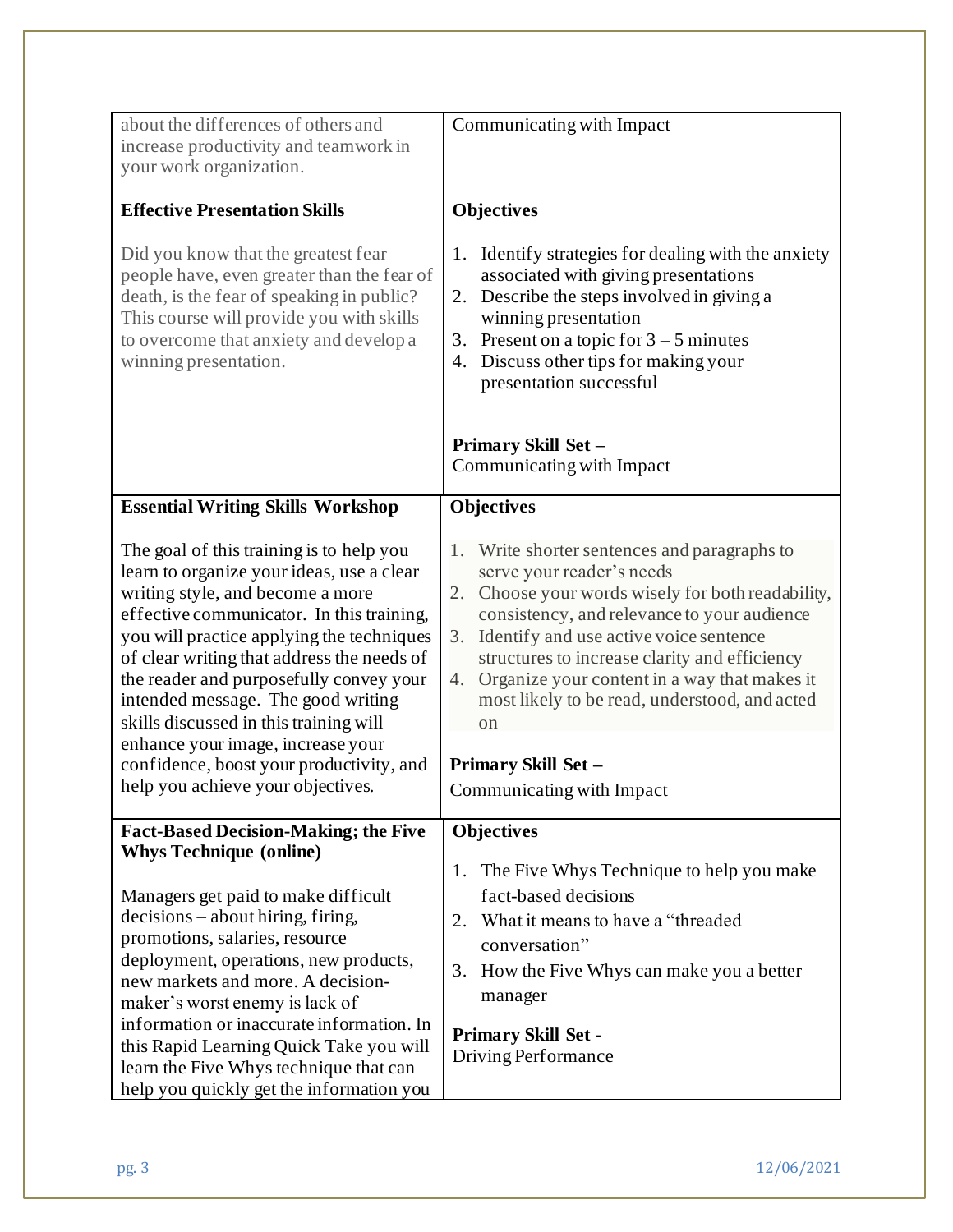| need to make fact-based decisions, what<br>it means to have a "threaded                                                                                                                                                                                                                                                                                                                                                                                                                                                                                                                    |                                                                                                                                                                                                                                                                                                                                                                                                                                                                                                                          |
|--------------------------------------------------------------------------------------------------------------------------------------------------------------------------------------------------------------------------------------------------------------------------------------------------------------------------------------------------------------------------------------------------------------------------------------------------------------------------------------------------------------------------------------------------------------------------------------------|--------------------------------------------------------------------------------------------------------------------------------------------------------------------------------------------------------------------------------------------------------------------------------------------------------------------------------------------------------------------------------------------------------------------------------------------------------------------------------------------------------------------------|
| conversation", and how the Five Whys<br>can make you a better manager.                                                                                                                                                                                                                                                                                                                                                                                                                                                                                                                     |                                                                                                                                                                                                                                                                                                                                                                                                                                                                                                                          |
| <b>First-Time Management Success</b><br>(online)<br>The ideal course for people starting in a<br>new management position or existing<br>managers looking to develop even further                                                                                                                                                                                                                                                                                                                                                                                                           | <b>Objectives</b><br>1. Describe the four management styles of<br>effective leaders to include Autocratic,<br>Democratic, Consultative, Laissez Faire<br>Identify methods to effectively deal with<br>2.<br>underperformance.<br>3. Explain the importance of delegation and how<br>the Skill/Will Matrix can be used to delegate<br>tasks.<br>4. Discuss approaches to motivate and coach<br>others as a supervisor.<br>Identify effective management skills.<br>5.<br>Describe Kotter's Change Method and how it<br>6. |
|                                                                                                                                                                                                                                                                                                                                                                                                                                                                                                                                                                                            | is used to introduce change<br><b>Primary Skill Set -</b><br>Developing a Leadership Mindset                                                                                                                                                                                                                                                                                                                                                                                                                             |
| <b>Getting the Job Done as a Supervisor</b>                                                                                                                                                                                                                                                                                                                                                                                                                                                                                                                                                | <b>Objectives</b>                                                                                                                                                                                                                                                                                                                                                                                                                                                                                                        |
| This high impact course is intended to<br>provide supervisors and those aspiring to<br>be supervisors with strategies to increase<br>productivity at work. Participants will<br>learn how to set SMART goals, become<br>more organized, and manage time more<br>efficiently. Participants will learn to use<br>tools to prioritize effectively, and to use<br>the most appropriate management styles<br>for different situations. Participants will<br>also gain knowledge on the art of<br>delegating, and using common sense<br>approaches to increase productivity in the<br>workplace. | 1. Use effective organization and time<br>management practices.<br>Set SMART goals.<br>2.<br>Establish work priorities effectively<br>3.<br>Apply Situational Leadership effectively to<br>4.<br>increase work productivity.<br>Delegate work effectively.<br>5.<br>6. Use common sense approaches to increase<br>work productivity.<br>Primary Skill Set -<br>Developing a Leadership Mindset                                                                                                                           |
| <b>Leading Effective Meetings (online)</b>                                                                                                                                                                                                                                                                                                                                                                                                                                                                                                                                                 | <b>Objectives</b>                                                                                                                                                                                                                                                                                                                                                                                                                                                                                                        |
|                                                                                                                                                                                                                                                                                                                                                                                                                                                                                                                                                                                            | Different kinds of meetings and goals<br>1.                                                                                                                                                                                                                                                                                                                                                                                                                                                                              |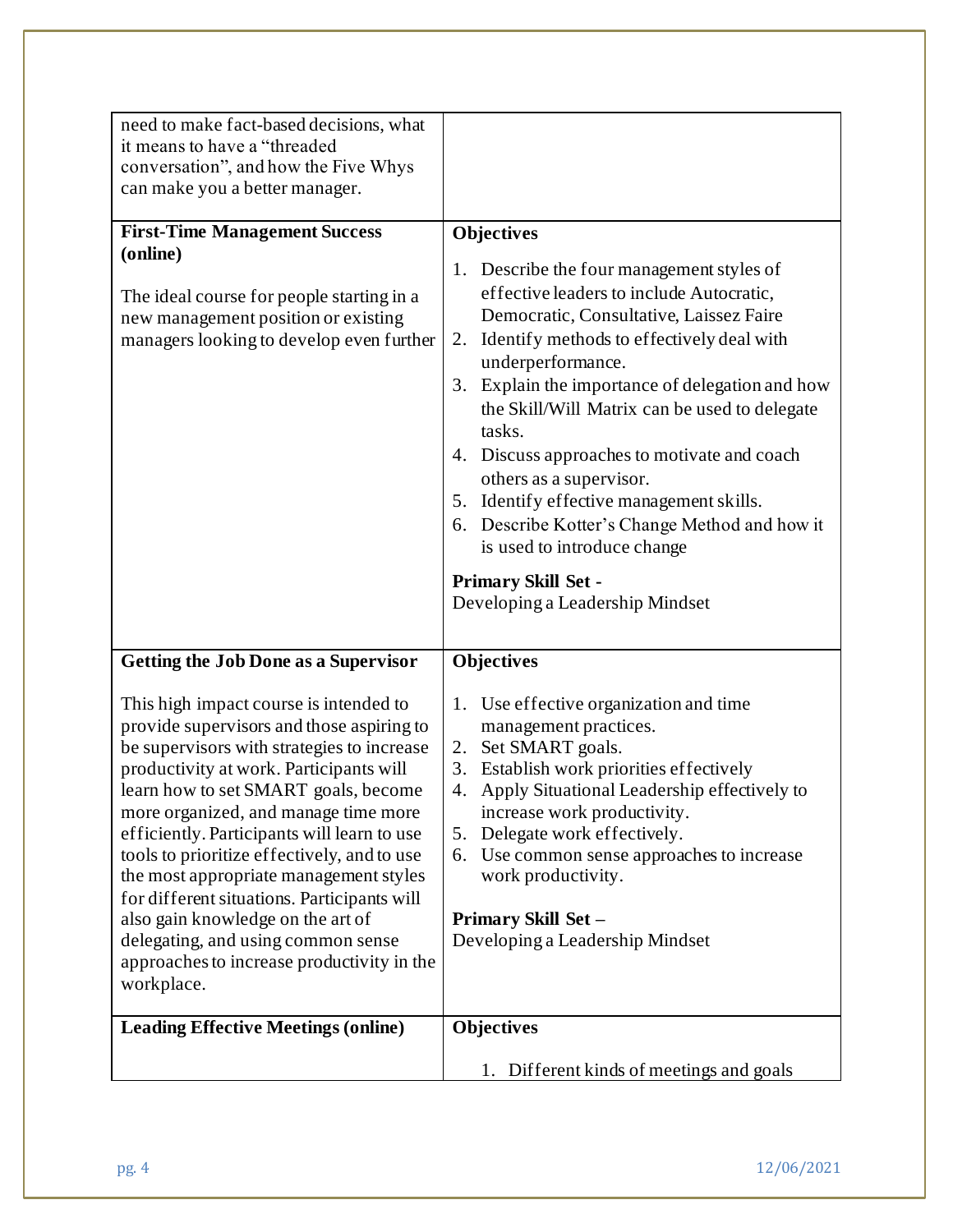| Learn how to effectively plan, run, $\&$<br>manage meetings of any kind. Increase<br>your team's productivity & participation                                                                                                                                                      | 2. How to create an agenda and plan your<br>meeting<br>When to use slides and how to create them<br>3.<br>4. Ways to involve your attendees<br>5. What to do before the meeting starts<br>6. How to start off strong and accomplish<br>your goals.<br>Primary Skill Set -<br>Workplace Environment                                                                                                                                                          |
|------------------------------------------------------------------------------------------------------------------------------------------------------------------------------------------------------------------------------------------------------------------------------------|-------------------------------------------------------------------------------------------------------------------------------------------------------------------------------------------------------------------------------------------------------------------------------------------------------------------------------------------------------------------------------------------------------------------------------------------------------------|
| <b>Managing Workplace Conflict</b>                                                                                                                                                                                                                                                 | <b>Objectives</b>                                                                                                                                                                                                                                                                                                                                                                                                                                           |
| This training focuses on how supervisors<br>can work with employees to resolve<br>conflict in the workplace and includes<br>steps and techniques to prevent,<br>recognize, minimize, and resolve<br>workplace conflict.                                                            | Identify the myths and truths about conflict<br>1.<br>2. Describe the importance of resolving conflict<br>3. Identify the causes and signs of workplace<br>conflict<br>4. Describe the Five Positive Management<br>Behaviors to build stronger team relationships<br>Apply a conflict resolution process with staff<br>5.<br>using the seven key actions to<br>resolve conflict quickly.<br><b>Primary Skill Set -</b><br><b>Building and Leading Teams</b> |
| <b>Moving into Supervision</b>                                                                                                                                                                                                                                                     | <b>Objectives</b>                                                                                                                                                                                                                                                                                                                                                                                                                                           |
| Are you apprehensive about making a<br>move into supervision? This session<br>gives participants a look at the<br>knowledge, skills and abilities needed to<br>cross the line from staff to supervisor.<br>Recommended for those who are about<br>to make this important decision. | 1. Explain the roles and responsibilities of a<br>supervisor within an organization.<br>2. Identify characteristics of effective and<br>ineffective supervisors.<br>3. Ease the transition from employee to<br>supervisor.<br>4. Discuss five principles of becoming an<br>effective supervisor.<br>Primary Skill Set -<br>Developing a Leadership Mindset                                                                                                  |
| <b>Planning and Reviewing Performance</b>                                                                                                                                                                                                                                          | <b>Objectives</b>                                                                                                                                                                                                                                                                                                                                                                                                                                           |
| (online)<br>Every employee's productive effort is<br>needed to deliver quality services to our<br>customers. The Performance Plan and                                                                                                                                              | 1. Explain how Performance Plan and Review<br>can be used to increase employee productivity,<br>motivation, and learning                                                                                                                                                                                                                                                                                                                                    |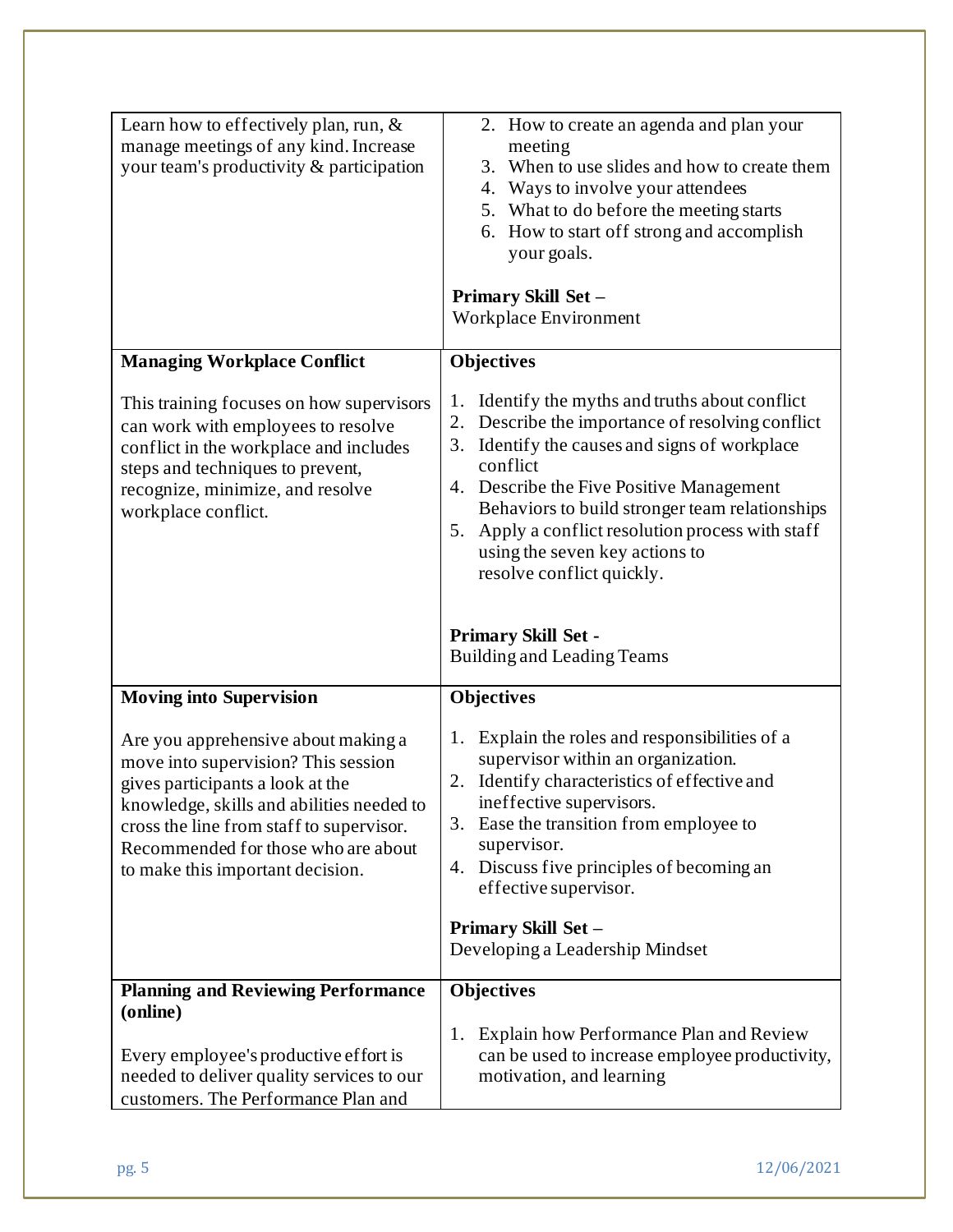| Review process was developed to set<br>employees' expectations and measure<br>their progress toward that goal.<br>As a manager/supervisor one of the most<br>important roles you have is that of<br>employee development. The<br>Performance Plan and Review process is<br>an excellent tool to help you identify<br>areas in which your employees excel.                                                                                                                                                                                                                                                                            | Describe how to prepare both supervisors and<br>2.<br>employees for collaborative Performance<br>Reviews<br>3. Prepare specific and objective documentation<br>that demonstrates employee performance and<br>clarifies progress toward identified goals<br>4. Conduct a collaborative plan and review<br>5. Use the State's Performance Planning and<br>Review process<br>Primary Skill Set -<br>Driving Performance                                                                                                                                                                                                                       |
|--------------------------------------------------------------------------------------------------------------------------------------------------------------------------------------------------------------------------------------------------------------------------------------------------------------------------------------------------------------------------------------------------------------------------------------------------------------------------------------------------------------------------------------------------------------------------------------------------------------------------------------|--------------------------------------------------------------------------------------------------------------------------------------------------------------------------------------------------------------------------------------------------------------------------------------------------------------------------------------------------------------------------------------------------------------------------------------------------------------------------------------------------------------------------------------------------------------------------------------------------------------------------------------------|
| <b>Principles of Quality</b>                                                                                                                                                                                                                                                                                                                                                                                                                                                                                                                                                                                                         | <b>Objectives</b>                                                                                                                                                                                                                                                                                                                                                                                                                                                                                                                                                                                                                          |
| Learn about a variety of core concepts<br>and principles of performance<br>improvement using a systems approach<br>to continuous quality improvement.<br>Critical elements of a quality culture<br>examined include a high-level look at<br>providing effective customer service and<br>enhancing employee engagement.                                                                                                                                                                                                                                                                                                               | Describe paradigms and their impacts on<br>1.<br>organizational change<br>Explain systems thinking and two causes of<br>2.<br>variation<br>3. Describe methods of enhancing customer<br>service using a quality approach<br>Identify methods of engaging<br>4.<br>employees effectively in order to<br>provide effective services.<br>Primary Skill Set -<br>Driving Performance                                                                                                                                                                                                                                                           |
| Seeing is Believing (online)                                                                                                                                                                                                                                                                                                                                                                                                                                                                                                                                                                                                         | <b>Objectives</b>                                                                                                                                                                                                                                                                                                                                                                                                                                                                                                                                                                                                                          |
| This course on anti-racism, equity $\&$<br>inclusion in a diverse workplace for<br>managers and supervisors contains<br>thought-provoking vignettes that contrast<br>getting diversity wrong and getting it<br>right in a variety of settings, The course<br>encourages participants to look beyond<br>stereotypes and see coworkers for who<br>they are and to put such hallmarks of a<br>respectful environment as racial<br>sensitivity, micro affirmations,<br>and tolerance to work in the workplace<br>in positive ways. The course covers the<br>topics of unconscious bias, cultural<br>competency and inclusion, racism and | 1. Understand that many employees<br>experience workplace discrimination based<br>on race, gender, ability, sexual orientation,<br>accent and so on.<br>2. Identify different forms of racism.<br>3. Appreciate the roles that civility, respect,<br>and cultural competency play in<br>maintaining an equitable workplace, and<br>encourage them in your subordinates.<br>4. Develop awareness of your own<br>unconscious biases and be better able to<br>overcome them for a more equitable<br>management style.<br>5. Know the important role that being<br>inclusive plays in creating a fair workplace<br>with opportunities for all. |